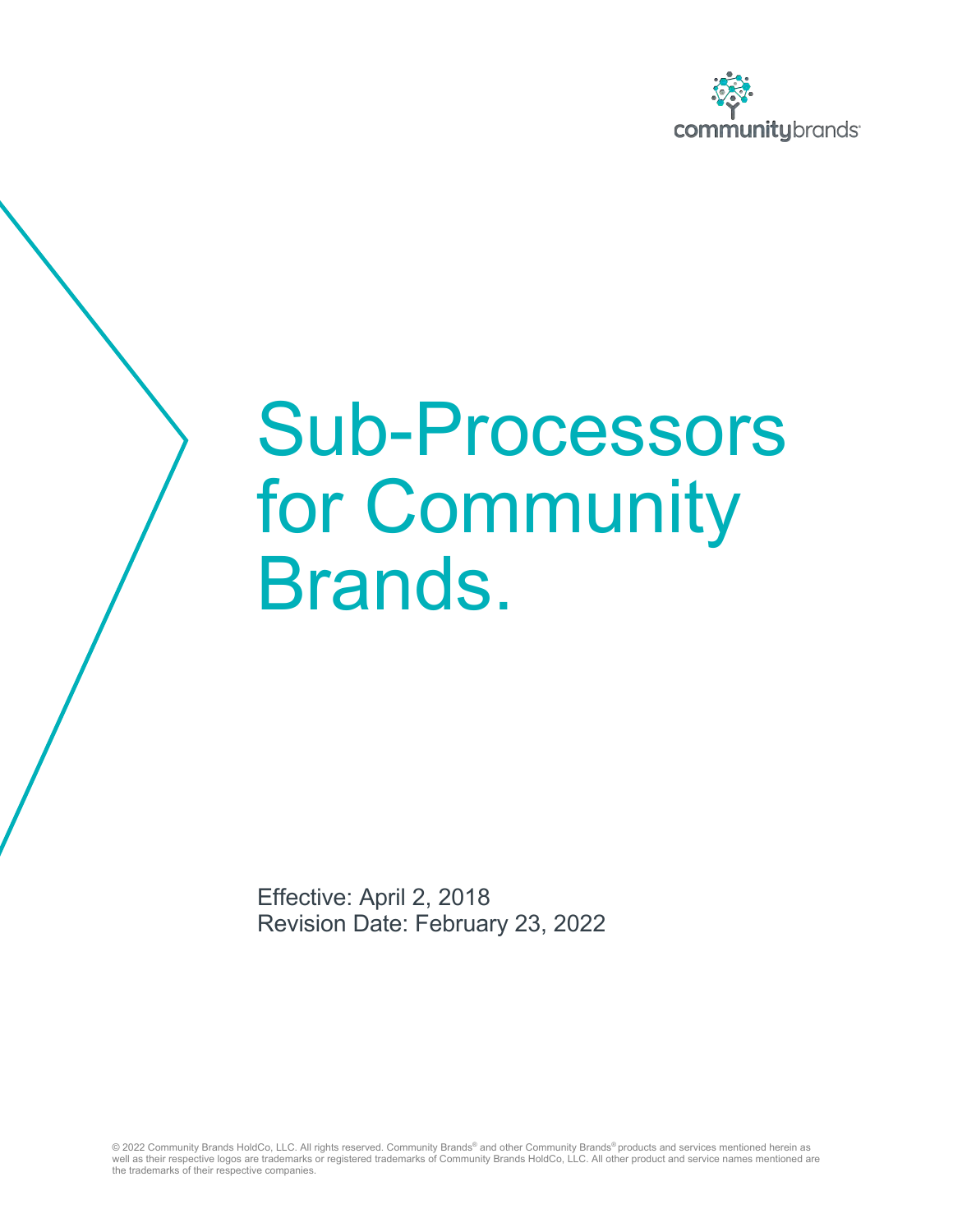|                                            |                                   | In Use by the Following                  |
|--------------------------------------------|-----------------------------------|------------------------------------------|
| Subprocessor                               | <b>Subprocessor Functionality</b> | <b>Community Brands Product(s)</b>       |
|                                            |                                   | Configio, Core-Apps, Attendee            |
| A <sub>2</sub> Z                           | Data integration                  | Interactive, NetForum Enterprise, Aptify |
| Aatrix Software Inc.                       | Tax filing software               | MIP, NPT                                 |
| Software                                   | Oracle integration                | <b>Senior Systems</b>                    |
| Acclaim/ Credly                            | Digital badge creation            | NetForum Enterprise                      |
| Accumail                                   | Address verification              | NetForum Enterprise                      |
|                                            | AMS & payment processor           |                                          |
| <b>ACEP</b>                                | integration                       | Attendee Interactive                     |
|                                            | <b>Educational content</b>        |                                          |
| <b>ACR</b>                                 | participation/activity            | Attendee Interactive                     |
| <b>Act CRM</b>                             | management                        | ProSoft                                  |
| <b>Added Innovation</b>                    | Hosting                           | NetForum Enterprise                      |
| Address Doctor                             | Address verification              | NetForum Enterprise                      |
| Adobe                                      | Marketing                         | Crowd Wisdom, YM Careers                 |
| AdRoll                                     | Marketing                         | Aptify                                   |
| <b>Advanced Solutions</b>                  |                                   |                                          |
| International (ASI) / iMIS AMS integration |                                   | YM Careers, Crowd Wisdom                 |
| <b>AdWords</b>                             | Marketing                         | Aptify                                   |
| Adzuna                                     | Job backfill                      | <b>YM Careers</b>                        |
| AffiniPay                                  | <b>Payment Processor</b>          | YM Careers, Crowd Wisdom, YM AMS         |
| Agilutions                                 | Credentialling management         | NetForum Enterprise                      |
| Aha!                                       | Suggestion box                    | Freestone                                |
| Alert Logic                                | Alerting                          | NetForum Enterprise                      |
| All Academic                               | Integration                       | Core-Apps                                |
| Allego                                     | Marketing                         | Community Brands HoldCo, LLC             |
| <b>USA</b>                                 | Event management                  | YM AMS                                   |
| Automations                                | Oracle integration                | Senior Systems                           |
|                                            |                                   | Wisdom, Core-Apps, Diamond Mind,         |
|                                            |                                   | Educate, Expo Logic, GoExpo, NPT,        |
|                                            |                                   | Ravenna, TADS, TripBuilderMedia,         |
| <b>Amazon Web Services</b>                 | Cloud hosting                     | inRESONANCE, GiveSmart, Pathable,        |
| Amplitude                                  | Analytics                         | <b>Nucleus</b>                           |
| Analytics8                                 | <b>Business intelligence</b>      | NetForum Enterprise                      |
| <b>Anchor Computing</b>                    | Address verification              | Millennium, FR50, AFO                    |
| Appcast                                    | Job backfill                      | <b>YM Careers</b>                        |
| Apsona                                     | Reporting                         | SSS                                      |
|                                            | Community Brands product          | Expo Logic, Crowd Wisdom, Freestone,     |
| Aptify                                     | integration                       | <b>YM Careers</b>                        |
| AspenTechLabs                              | Job backfill                      | <b>YM Careers</b>                        |
| <b>Association Analytics</b>               | <b>Business intelligence</b>      | NetForum Enterprise, Aptify              |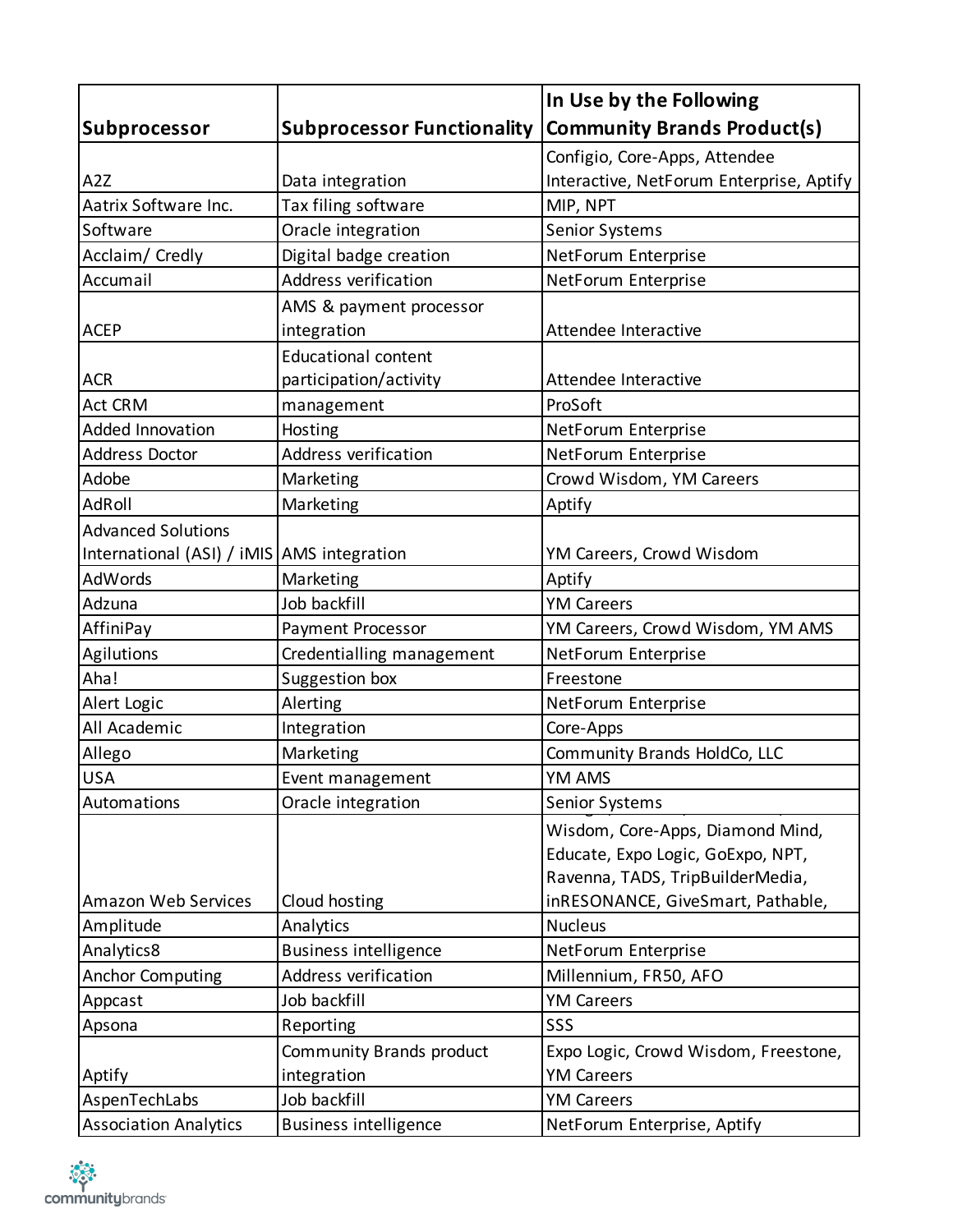| Solutions                   | Integration              | Crowd Wisdom                          |
|-----------------------------|--------------------------|---------------------------------------|
|                             |                          | Diamond Mind, TADS, Educate,          |
|                             |                          | SchoolSpeak, Diamond Mind, Ravenna,   |
| Atlassian                   | Ticket management        | YM Careers, YM AMS, Gravitate, Aptify |
|                             | Community Brands product |                                       |
| Attendee Interactive        | integration              | Configio, Core-Apps, Expo Logic       |
| Auth <sub>0</sub>           | Identity management      | Diamond Mind                          |
| Authentic Learning Labs     | Analytics                | Crowd Wisdom                          |
|                             |                          | Diamond Mind, Expo Logic, Freestone,  |
|                             |                          | GoExpo, inRESONANCE, Nimble AMS,      |
|                             |                          | Ravenna, SchoolSpeak, YM AMS,         |
| Authorize.net               | Payment processor        | Attendee Interactive, NetForum        |
| Avalara Sales Tax           | Sales tax calculation    | Configio, NetForum Enterprise, Aptify |
| Avaza                       | Project management       | ProSoft                               |
| Aventri (etouches)          | Integration              | Expo Logic                            |
| Avodigy                     | Integration              | NetForum Enterprise                   |
|                             | Community Brands product |                                       |
| <b>BadgeOnDemand</b>        | integration              | Configio                              |
| Basecamp                    | Project management       | Systems                               |
| <b>BCC Software</b>         | Address verification     | Millennium, FR50, AFO                 |
| Beanstream                  | Payment gateway          | Configio                              |
| <b>Blackbaud</b>            | Integration              | Ravenna, Senior Systems, YM AMS       |
| <b>BlueSky eLearn</b>       | Learning management      | NetForum Enterprise                   |
| <b>Boogie Tools</b>         | Integration              | NetForum Enterprise                   |
| Platform)                   | Payment gateway          | Configio                              |
| <b>Brazen</b>               | Meetings & webinars      | <b>YM Careers</b>                     |
| <b>Buddy Press</b>          | Online community         | NetForum Enterprise                   |
| Campaign Monitor            | Marketing                | <b>TADS</b>                           |
|                             | Community Brands product |                                       |
| Campus Pay                  | integration              | Diamond Mind                          |
| Solutions                   | Integration              | <b>MIP</b>                            |
| Capterra                    | Advertising              | Aptify                                |
| CapWiz                      | Advocacy                 | NetForum Enterprise                   |
|                             |                          | Expo Logic, Nimble AMS, GiveSmart,    |
|                             |                          | Netforum Enterprise, NetForum Pro,    |
| CardConnect/BluePay         | Payment processor        | Aptify, MobleCause                    |
| CashNet                     | Payment processor        | Attendee Interactive                  |
| Castle                      | Integration              | Nimble AMS                            |
| Catalyst Fire               | Integration              | NetForum Enterprise                   |
| <b>CBPS Payment Gateway</b> | Payment processor        | YM AMS                                |
| <b>CDS</b>                  | Integration              | GoExpo                                |
| <b>CDYNE</b>                | Address verification     | Configio                              |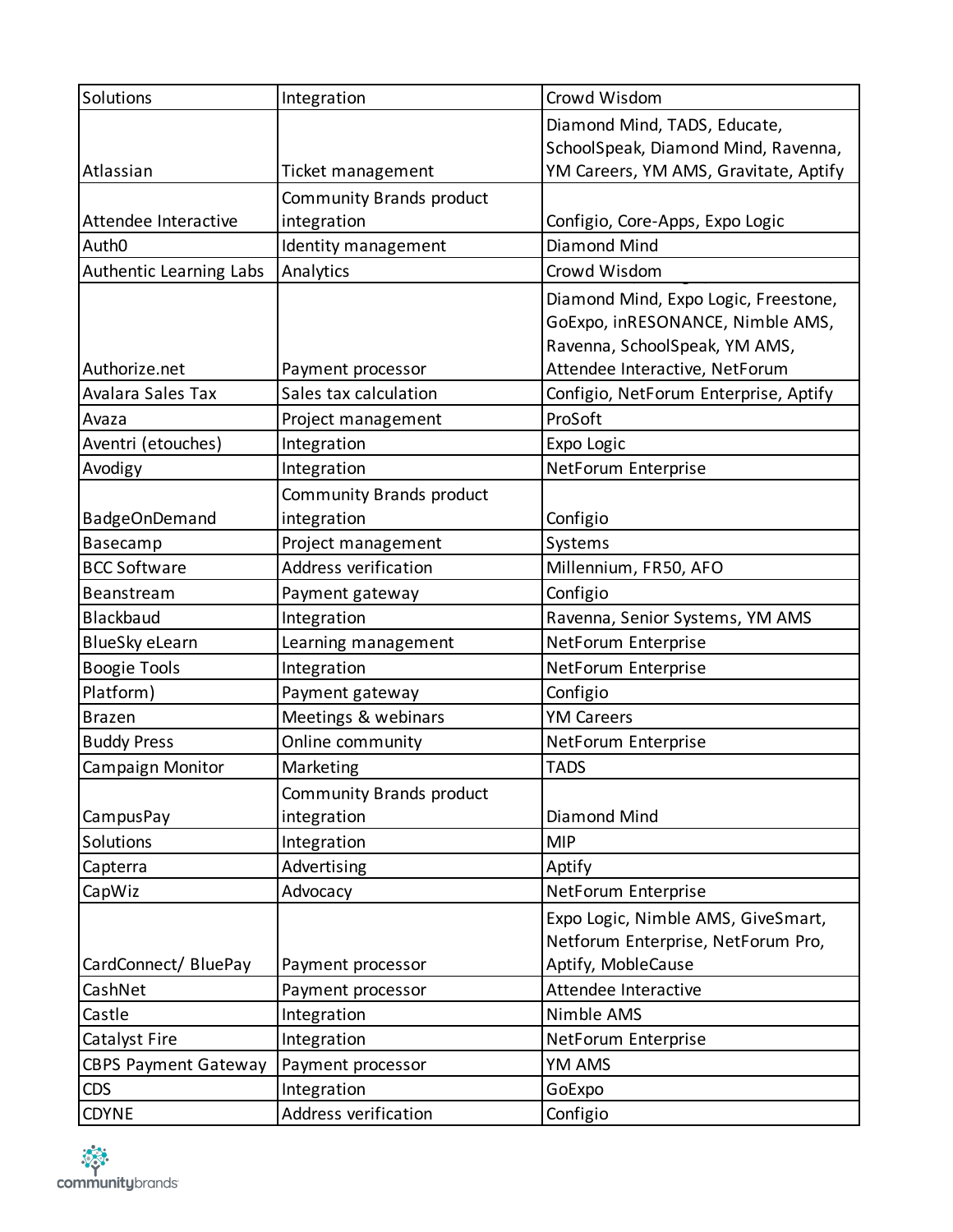| Certain                                | Integration                   | Expo Logic                            |
|----------------------------------------|-------------------------------|---------------------------------------|
| Chargent                               | Payment processor             | SSS                                   |
| Chase NetConnect                       | Payment gateway               | Configio                              |
| Clever                                 | Integration                   | Educate, inRESONANCE, SchoolSpeak     |
| Clilckatell                            | <b>SMS</b>                    | TripBuilderMedia                      |
| CloudSpear                             | Implementation resource       | Nimble AMS                            |
| Clover                                 | Payment processor             | GoExpo                                |
| ClusterTech                            | Managed cloud service         | Crowd Wisdom                          |
| <b>CMR</b> (Convention                 |                               |                                       |
| Management Resources) Event management |                               | NetForum Enterprise                   |
| Coe Truman                             | Integration                   | Core-Apps                             |
| Comdata                                | Integration                   | Diamond Mind                          |
| Compusystems                           | Integration                   | Core-Apps                             |
| <b>Confex Meetings</b>                 | Integration                   | Core-Apps                             |
|                                        | Community Brands product      | YM Careers, Core-Apps, Expo Logic, Go |
| Configio                               | integration                   | Expo, Freestone, Attendee Interactive |
| Confluence Global                      | Implementation resource       | Nimble AMS                            |
| Conga Merge                            | Integration                   | Nimble AMS                            |
| CongressPlus                           | Advocacy                      | NetForum Enterprise                   |
| Constant Contact                       | Marketing                     | ProSoft                               |
| Consul                                 | Integration                   | Crowd Wisdom                          |
| Copper CRM                             | Integration                   | Configio                              |
|                                        | Community Brands product      |                                       |
| Core-Apps                              | integration                   | Expo Logic, GoExpo, Configio          |
| CQ Roll Call                           | Integration                   | Aptify, Nimble AMS                    |
|                                        | Community Brands product      | Freestone, Nimble AMS, YM AMS,        |
| Crowd Wisdom LMS                       | integration                   | Freestone, NetForum Enterprise        |
| CrowdCompass                           | Session & speaker integration | Attendee Interactive                  |
| Crystal Clear                          | Reporting                     | <b>Senior Systems</b>                 |
| Crystal Reports                        | Reporting                     | Millennium, FR50, AFO, Aptify         |
| <b>CVENT</b>                           | Event management              | Logic, Nimble AMS                     |
| CyberSource                            | Payment gateway               | Configio, inRESONANCE, MobileCause    |
| DaCast (Vzaar)                         | Video hosting                 | Attendee Interactive                  |
| Dakota Data Works                      | Integration                   | <b>MIP</b>                            |
| Databank                               | Infrastructure hosting        | Expo Logic, SSS, Attendee Interactive |
| NRDS(Realtors)                         | Integration                   | NetForum Pro                          |
|                                        | Community Brands product      | Educate, inRESONANCE, Ravenna,        |
| Diamond Mind                           | integration                   | SchoolSpeak, TADS                     |
| Advertising                            | LMS integration               | Attendee Interactive                  |
| Docusign                               | Digital signature             | Community Brands HoldCo, LLC          |
| DonorSearch                            | Fundraising                   | Millennium, FR50, AFO                 |
| Solutions)                             | Payment processor             | YM AMS                                |

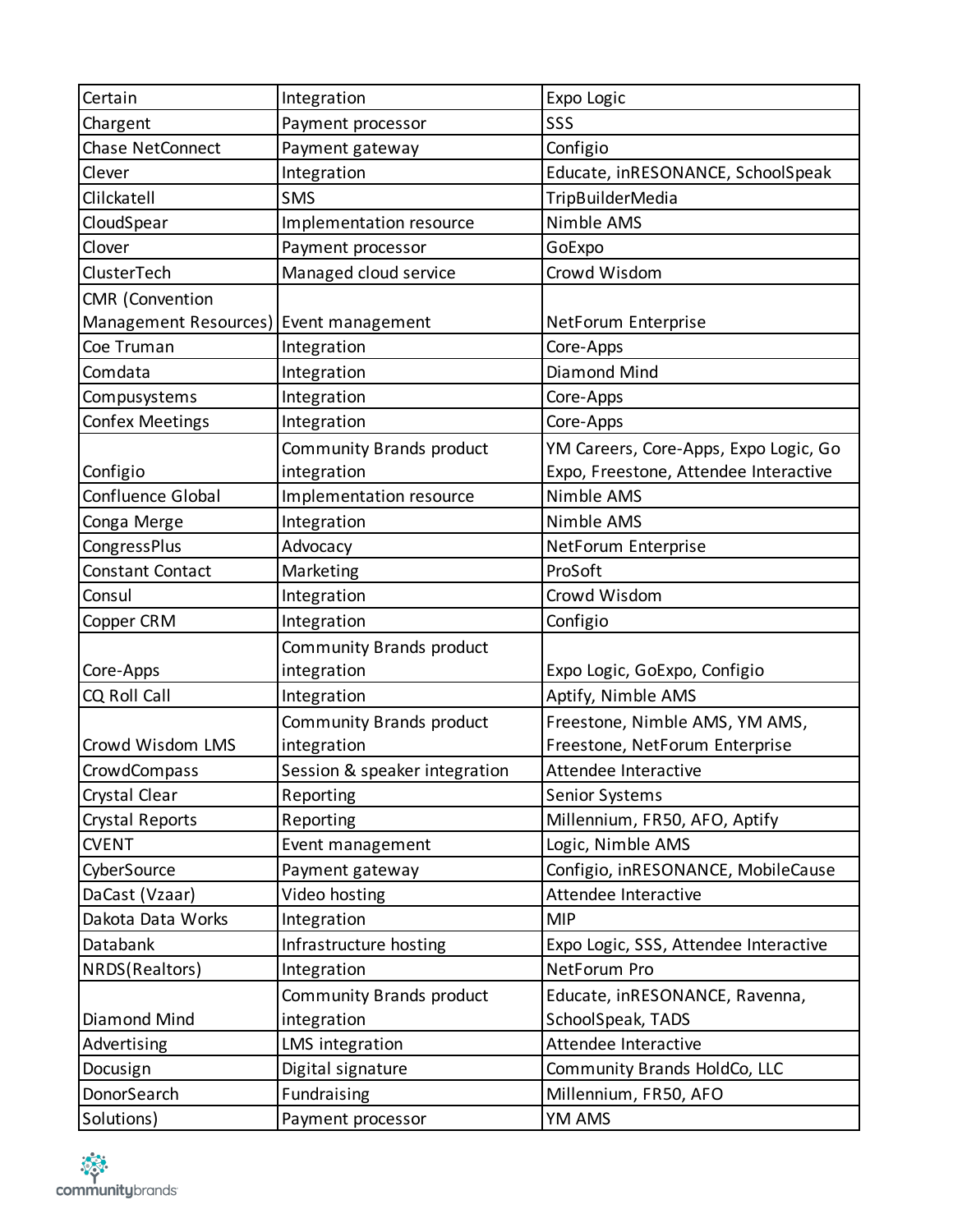| <b>Drillpoint Reports</b> | Reporting                     | MIP, NPT                               |
|---------------------------|-------------------------------|----------------------------------------|
| Drupal                    | Content management            | NetForum Enterprise                    |
| Dynamics                  | Accounting                    | NetForum Enterprise                    |
| EasyTithe                 | Integration                   | Educate                                |
| Ektron                    | Content management            | Aptify                                 |
| Elasticsearch             | Integration                   | Crowd Wisdom                           |
| Elavon                    | Payment gateway               | Configio                               |
| <b>ElectionsOnline</b>    | Voting                        | NetForum Enterprise                    |
| Eloqua                    | Payment gateway               | Configio                               |
| EMA/SAO                   | Enrollment                    | inRESONANCE                            |
| Endicia                   | Payment gateway               | Configio                               |
| Association               | Integration                   | inRESONANCE, Ravenna                   |
|                           |                               | Senior Systems, Aptify, NetForum       |
| Equinix                   | Infrastructure hosting        | Enterprise, NetForum Pro, SchoolSpeak  |
| eShow                     | Event management              | NetForum Enterprise, Aptify            |
| eTouches                  | Integration                   | Nimble AMS, NetForum Enterprise        |
| ETS AV                    | Session & speaker integration | Attendee Interactive                   |
| Euclid + Clear Vantage    | Integration                   | Freestone                              |
| Eventpedia                | Event management              | NetForum Enterprise, Aptify            |
| EventSquid                | Integration                   | Expo Logic                             |
| EventTech                 | Meetings & webinars           | <b>YM Careers</b>                      |
| EVO PDF Software          | Integration                   | Senior Systems                         |
| eWay/eWay CVN             | Payment processor             | YM AMS                                 |
| <b>Exact Target</b>       | Marketing                     | Nimble AMS                             |
| Exago, Inc                | Reporting                     | <b>Senior Systems</b>                  |
| Exigo                     | Payment gateway               | Configio                               |
| (DocRaptor)               | Integration                   | GiveSmart                              |
| Experient                 | Integration                   | Enterprise                             |
|                           | Community Brands product      | GoExpo, NetForum Enterprise,           |
| Expo Logic                | integration                   | NetForum Pro, Aptify                   |
| <b>ExpoCAD</b>            | Data Integration              | Core-Apps, NetForum Enterprise, Aptify |
| ExpoTools                 | Lead retrieval integration    | Attendee Interactive                   |
| Facebook                  | sharing                       | YM Careers, inRESONANCE                |
| <b>FACTS</b>              | Integration                   | Educate                                |
| <b>FCM</b>                | Push alerts                   | Core-Apps, TripBuilderMedia            |
| FeatureUpVote             | Tracking                      | NetForum Pro                           |
| <b>Federated Payments</b> | Payment gateway               | Configio                               |
| Fern                      | Integration                   | GoExpo                                 |
| FieldDrive                | Integration                   | Expo Logic                             |
| FileStack                 | File uploads                  | Pathable                               |
| Finalsite                 | Integration                   | inRESONANCE                            |
| <b>Financial Force</b>    | Accounting                    | Nimble AMS                             |

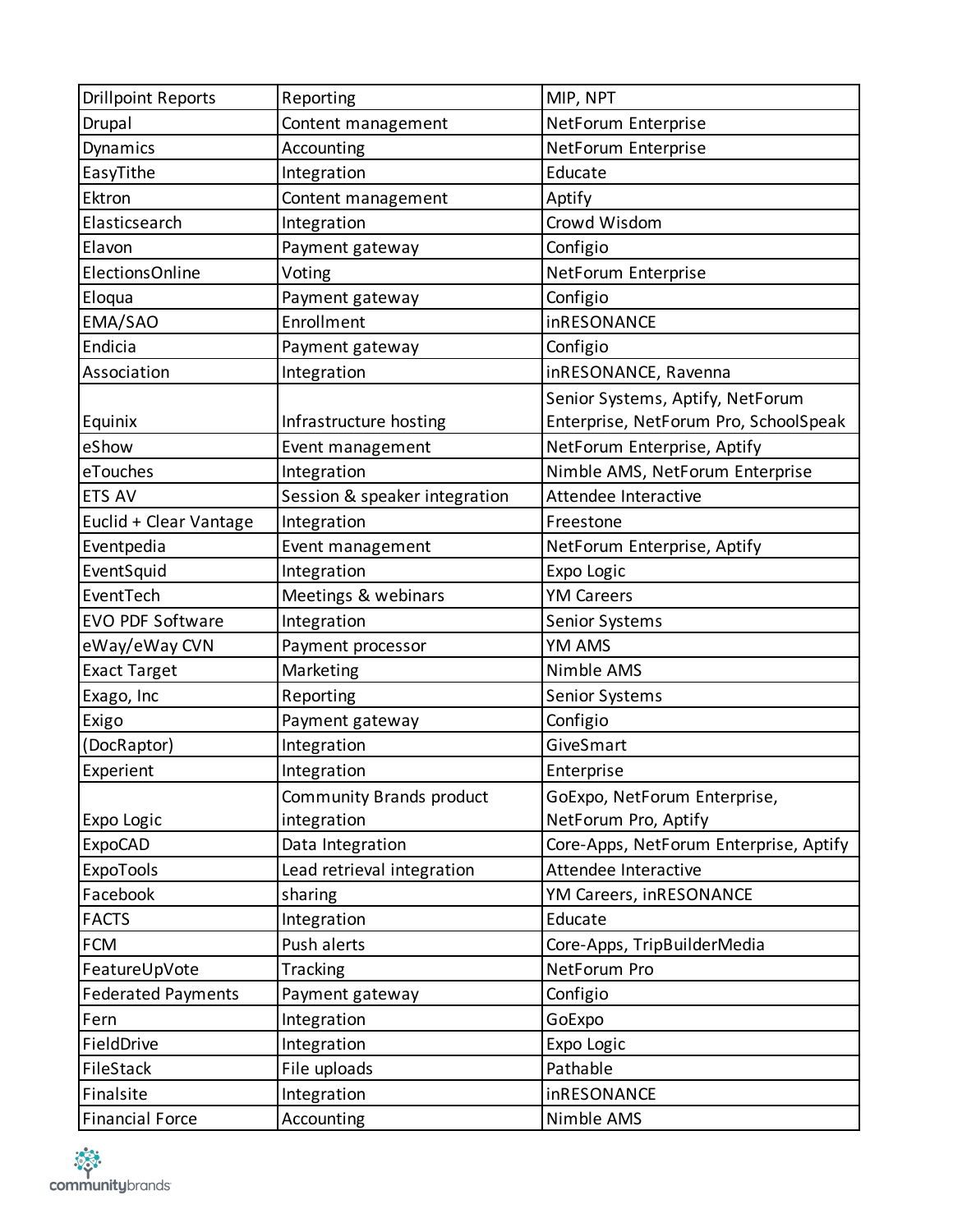| <b>FINIX</b>               | Reporting                    | Diamond Mind                                              |
|----------------------------|------------------------------|-----------------------------------------------------------|
| (BluePay/Clover)           | Payment processor            | YM Careers, Configio                                      |
| FirstLogicIQ8              | Address verification         | NetForum Enterprise                                       |
| Flexential                 | Infrastructure hosting       | MobileCause                                               |
| Flexi                      | Accounting                   | NetForum Enterprise                                       |
| <b>FMS</b>                 | Integration                  | Educate                                                   |
| Fonteva                    | Integration                  | Freestone                                                 |
| Freeman                    | Integration                  | GoExpo, Attendee Interactive                              |
|                            | Community Brands product     | Crowd Wisdom, NetForum Enterprise,                        |
| Freestone LMS              | integration                  | NetForum Pro                                              |
| G <sub>2</sub>             | Advertising                  | Aptify                                                    |
| GeoPoint                   | Integration                  | Nimble AMS                                                |
| GES                        | Integration                  | GoExpo                                                    |
| GitLab                     | Integration                  | Crowd Wisdom, Pathable                                    |
| <b>Global Payments</b>     | Payment gateway              | Configio, Diamond Mind                                    |
|                            | Community Brands product     |                                                           |
| GoExpo                     | integration                  | Configio                                                  |
| GoLightly                  | Online community             | Nimble AMS                                                |
|                            |                              | AMS, Configio, Crowd Wisdom,                              |
|                            |                              | Freestone, inRESONANCE, Ravenna, YM                       |
|                            |                              | AMS, Expo Logic, GiveSmart, Senior                        |
| Google, LLC                | Analytics                    | Systems, TripBuilderMedia, Gravitate,                     |
| <b>GP</b> eConnect         | Accounting                   | NetForum Enterprise                                       |
| Grafana                    | Functionality                | Crowd Wisdom                                              |
|                            |                              |                                                           |
|                            |                              |                                                           |
| <b>Gravitate Solutions</b> | Community Brands product     | Nimble AMS                                                |
|                            | integration                  |                                                           |
| Gravyty<br>Groove          | Fundraising                  | Millennium, FR50, AFO<br>Educate                          |
|                            | <b>Customer Support</b>      |                                                           |
| Group 1                    | Address verification         | NetForum Enterprise, NetForum Pro                         |
| Group Call                 | <b>SMS</b>                   | Educate                                                   |
| HandsonTables              | Functionality                | Crowd Wisdom                                              |
| HelpSpot                   | Support ticketing            | inRESONANCE, Senior Systems                               |
| <b>High Road Solutions</b> | Marketing                    | Aptify                                                    |
| HighChart                  | Reporting                    | <b>TripBuilderMedia</b>                                   |
|                            |                              | AMS, YM AMS, YM Careers, NetForum                         |
| Higher Logic               | Member community             | Enterprise, NetForum Pro, Aptify                          |
| (Cyber Recruiter)          | Recruiting                   | MIP, NPT                                                  |
| Hubb                       | Event management             | NetForum Enterprise                                       |
|                            |                              | Nimble AMS, Ravenna, Senior Systems,                      |
|                            |                              | SSS, YM AMS, Gravitate, NetForum                          |
| HubSpot<br><b>iATS</b>     | Marketing<br>Payment gateway | Enterprise, NetForum Pro, Aptify<br>Configio, inRESONANCE |

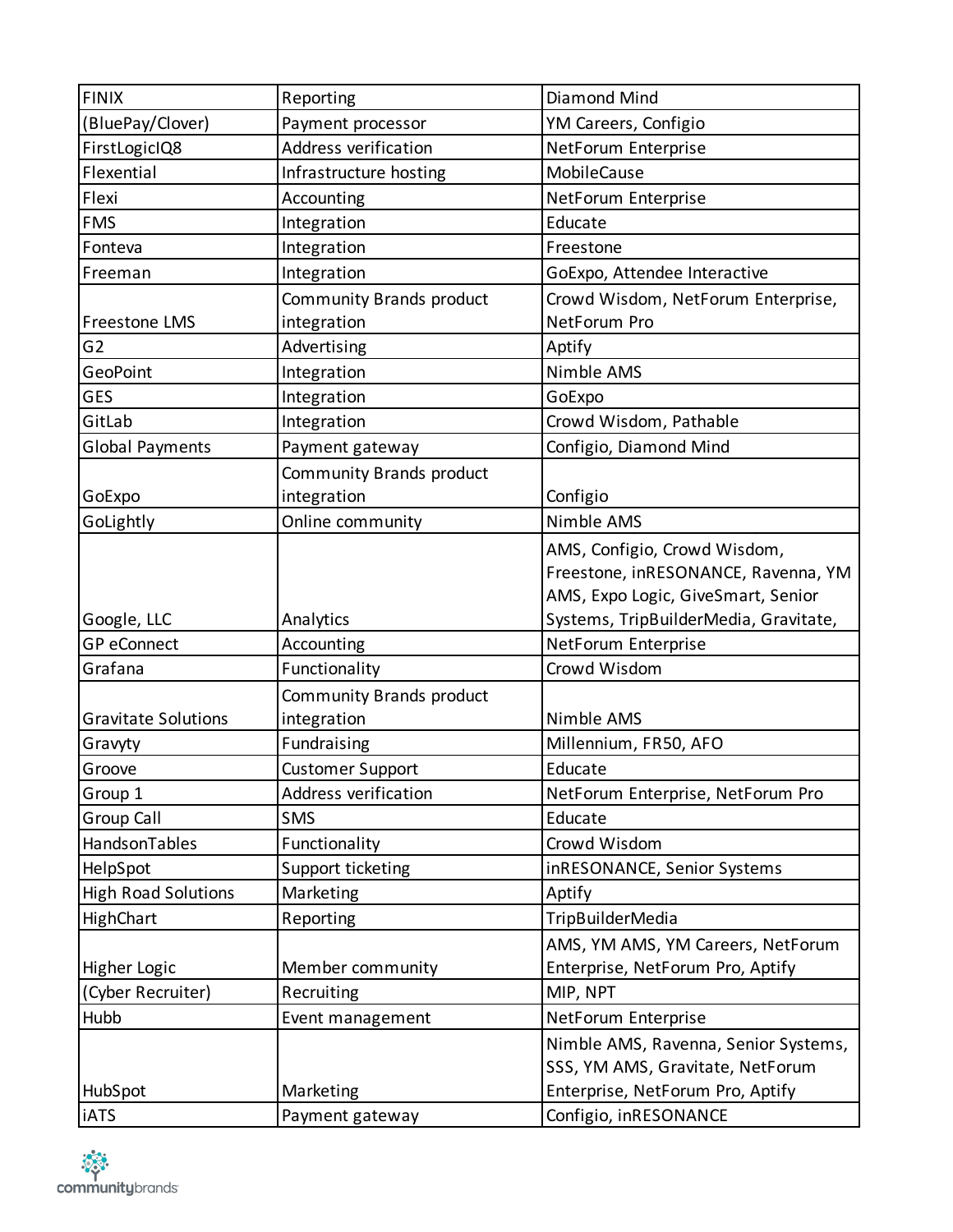| <b>IConnectData</b> | Reporting                   | Logic, Freestone                     |
|---------------------|-----------------------------|--------------------------------------|
| <b>iModules</b>     | Online community            | Millennium, FR50, AFO                |
| Impexium            | AMS integration             | Attendee Interactive                 |
| Imply               | Analytics                   | <b>Nucleus</b>                       |
| iNet Software       | Reporting                   | Senior Systems                       |
| Informa             | Integration                 | Core-Apps                            |
|                     |                             | Nimble AMS, YM AMS, NetForum         |
| Informz             | Marketing                   | Enterprise, NetForum Pro, Aptify     |
| Infusionsoft        | Marketing                   | NetForum Enterprise                  |
| Ingram              | Integration                 | NetForum Enterprise                  |
| Initium             | <b>Address verification</b> | Millennium, FR50, AFO                |
|                     |                             | Attendee Interactive, TADS, NetForum |
| InMoment (Wootric)  | Integration                 | Enterprise, NetForum Pro, Aptify     |
| InspectIT Ocelot    | Functionality               | Crowd Wisdom                         |
| Intellitix          | Integration                 | Configio                             |
| I4A                 | AMS integration             | <b>YM Careers</b>                    |
| Intuit              | Integration                 | Expo Logic                           |
| <b>IRIS</b>         | Integration                 | Educate                              |
| Jitterbit           | Integration                 | SSS                                  |
| JLSystems           | Integration                 | Expo Logic                           |
| JobDiagnosis        | Job backfill                | <b>YM Careers</b>                    |
| JobTarget, LLC      | Job backfill                | YM Careers, Nimble AMS               |
| JPH Technologies    |                             | Senior Systems, Aptify               |
| Juju                | Job backfill                | <b>YM Careers</b>                    |
| JWPlayer            | Video hosting               | Crowd Wisdom                         |
| Kickbox             | <b>Email verification</b>   | Aptify                               |
| Vineyardsoft        | Alerting                    | Millennium, FR50, AFO                |
| Know Who            | Integration                 | Nimble AMS, Aptify                   |
| Kryterion           | Integration                 | Nimble AMS                           |
| LibPhoneNumber      | Integration                 | Senior Systems                       |
| Libre Office        | Record exporting            | Aptify                               |
| LinkedIn            | Advertising                 | Aptify, YM AMS                       |
| Liquid Planner      | Project management          | Gravitate                            |
| Litle & Co          | Payment processor           | Diamond Mind                         |
|                     |                             | Mind, Nimble AMS, Ravenna, Senior    |
| LogMeIn Inc.        |                             | Systems, SSS, YM Careers, NetForum   |
| (GoToWebinar)       | Webinar hosting             | Enterprise, NetForum Pro, Aptify     |
| Lucy                | Payment gateway             | Configio                             |
| Magichour           | SSO integration             | inRESONANCE                          |
| Magnet Mail         | Marketing                   | NetForum Enterprise, Aptify          |
| Magnus Health       | Integration                 | <b>Senior Systems</b>                |
| MailChimp           | Marketing                   | NetForum Enterprise                  |

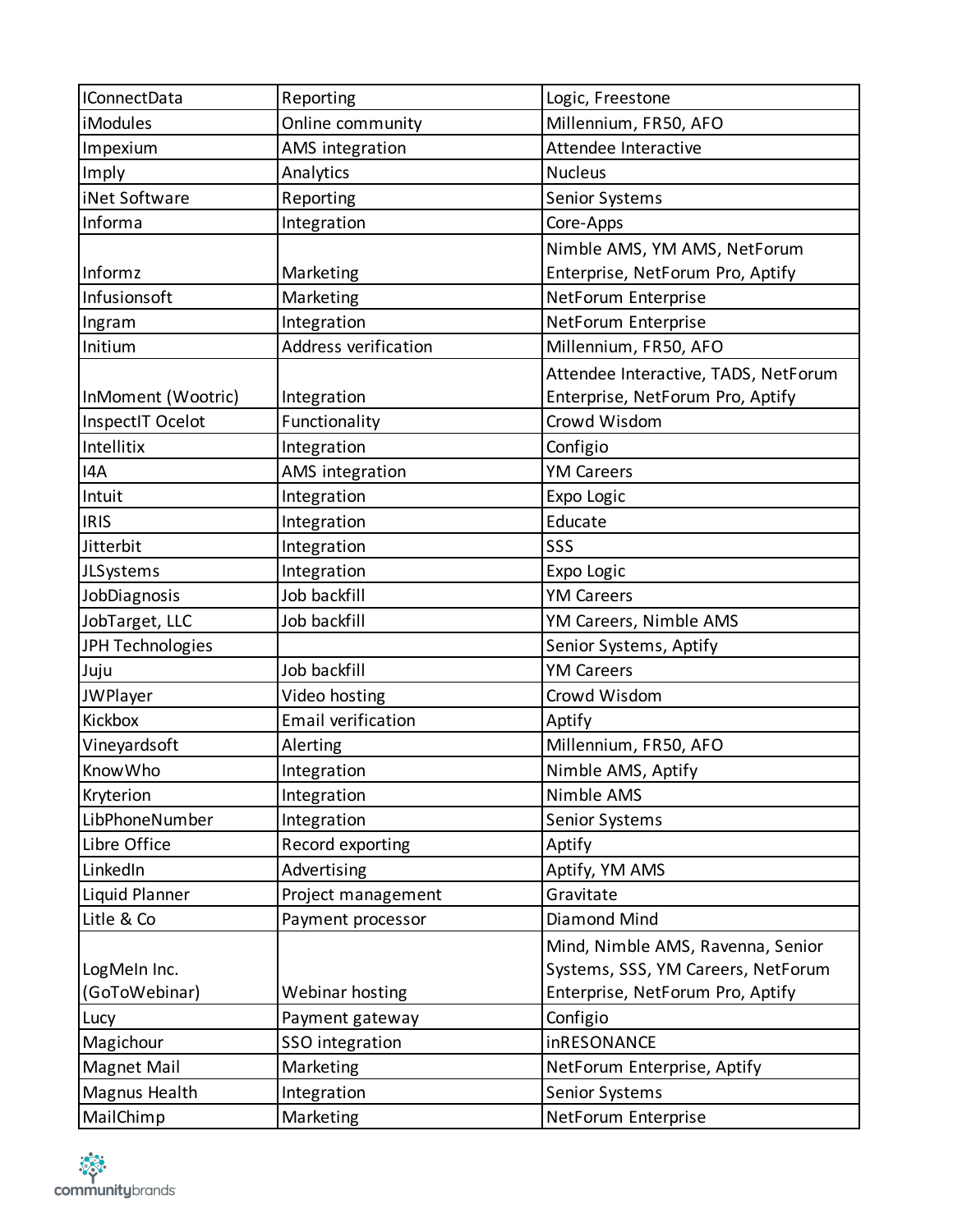| Mailers+                    | Address verification             | NetForum Enterprise                   |
|-----------------------------|----------------------------------|---------------------------------------|
| Inc.                        | Email                            | Senior Systems, Educate               |
|                             |                                  | Attendee Interactive, NetForum        |
| Map Your Show               | Integration                      | Enterprise                            |
| MapDynamics                 | Exhibitor floor plan integration | Attendee Interactive                  |
|                             |                                  | Nimble AMS, YM AMS, NetForum          |
| Marketo                     | Marketing                        | Enterprise, NetForum Pro, Aptify      |
| MarketPath                  | Integration                      | Expo Logic                            |
| <b>MAS90</b>                | Accounting                       | NetForum Enterprise                   |
| Maxipago                    | Payment gateway                  | Configio                              |
| Melissa Data                | Address verification             | Configio, YM AMS, NetForum Enterprise |
| Memberclicks                | Integration                      | Freestone                             |
| MemberFuse                  | Online community                 | NetForum Enterprise, NetForum Pro     |
| MemberSuite                 | Integration                      | Expo Logic, Freestone                 |
| <b>Merchant e-Solutions</b> | Payment gateway                  | Configio                              |
| <b>Merchant Link</b>        | Payment gateway                  | Configio                              |
| Metabase                    | Functionality                    | Crowd Wisdom                          |
| <b>Meteor Cloud</b>         | Cloud hosting                    | Pathable                              |
| Microix Inc.                | Accounting                       | MIP, NPT                              |
| Microsoft Azure             | Cloud hosting                    | Configio, NetForum Cloud, Aptify      |
| Microsoft Corporation       | Web application office suite     | Community Brands HoldCo, LLC          |
| Micsto.de                   | Integration                      | Senior Systems                        |
|                             | Community Brands product         |                                       |
| <b>MIP Fund Accounting</b>  | integration                      | NetForum Enterprise                   |
| Mixpanel                    | Analytics                        | Aptify                                |
| Moneris/Vantiv              | Payment processor                | inRESONANCE, Configio, Aptify         |
| MongoDB                     | Cloud hosting                    | Pathable, Nucleus                     |
| MWPhotoBrowser              | Integration                      | <b>TripBuilderMedia</b>               |
|                             | Community Brands product         |                                       |
| MySchoolWallet              | integration                      | Diamond Mind                          |
| <b>NATS</b>                 | Messaging                        | Crowd Wisdom                          |
| <b>NCOA Service</b>         | Address verification             | NetForum Enterprise                   |
|                             | Community Brands product         | Logic, Freestone, Crowd Wisdom,       |
| NetForum Enterprise         | integration                      | NetForum Pro                          |
|                             | Community Brands product         | Freestone, Expo Logic, YM Careers,    |
| NetForum Pro                | integration                      | Configio                              |
| NetSuite                    | Support ticketing                | NetForum Pro                          |
| (NMI)                       | Payment processor                | Ravenna, Configio, GoExpo             |
| New Relic                   | monitoring                       | YM Careers, inRESONANCE               |
| NewVoiceMedia               | Support                          | SSS                                   |
| <b>Nexcess</b>              | Hosting                          | <b>TADS</b>                           |
| nHibernate                  | Integration                      | Senior Systems                        |

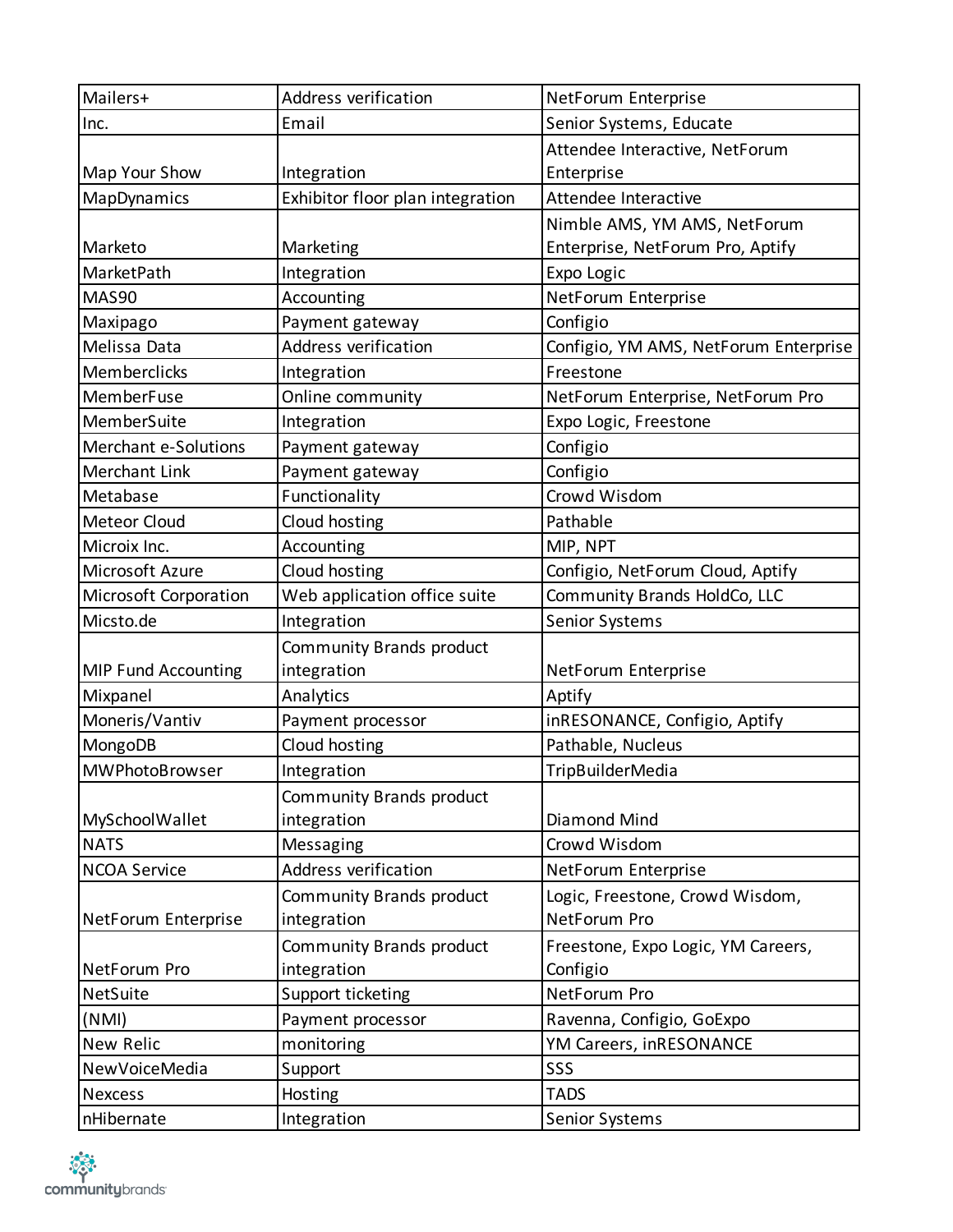|                         | Community Brands product | Crowd Wisdom, Freestone, Expo Logic, |
|-------------------------|--------------------------|--------------------------------------|
| Nimble AMS              | integration              | <b>YM Careers</b>                    |
| <b>NOAH AMS</b>         | Integration              | Expo Logic                           |
| <b>NP Solutions</b>     | Integration              | <b>MIP</b>                           |
|                         | Community Brands product | YM AMS, NetForum Enterprise,         |
| <b>Nucleus</b>          | integration              | NetForum Pro, Aptify                 |
| On24                    | Webinar hosting          | Configio                             |
| OneSignal               | Mobile notifications     | Pathable                             |
| Oodle                   | Job backfill             | <b>YM Careers</b>                    |
| OpenIdYahooLogin        | Integration              | NetForum Pro                         |
| <b>Optimal Payments</b> | Payment gateway          | Configio                             |
| Opt-In Monster          | Markting                 | NetForum Pro, Aptify                 |
| Orbital                 | Payment gateway          | Configio                             |
| OwnBackup               | DB Backups               | SSS                                  |
| PandoLogic              | Job backfill             | <b>YM Careers</b>                    |
| Pantheon                | Web hosting              | inRESONANCE                          |
| Pardot                  | Marketing                | Nimble AMS                           |
| Passkey                 | Housing integration      | Attendee Interactive                 |
|                         | Community Brands product | NetForum Enterprise, NetForum Pro,   |
| Pathable                | integration              | Configio                             |
| Pay360 Capita           | Integration              | Configio                             |
| PayJunction             | Payment processor        | Attendee Interactive                 |
| Payment Express         | Payment gateway          | Configio, YM AMS                     |
| Paymill                 | Payment gateway          | Configio                             |
|                         |                          | Expo Logic, GoExpo, inRESONANCE,     |
|                         |                          | SchoolSpeak, YM AMS, YM Careers,     |
|                         |                          | Crowd Wisdom, Configio, Freestone,   |
| PayPal Holdings, Inc.   | Payment processor        | Attendee Interactive, NetForum       |
| PaySafe                 | Payment processor        | YM AMS                               |
| PayTrace                | Payment gateway          | Configio                             |
| PayU                    | Payment processor        | YM AMS                               |
| Payvision               | Payment processor        | YM AMS                               |
| PD4ML                   | Integration              | Senior Systems                       |
| PDFCrowd                | Integration              | TripBuilderMedia                     |
| PeachTree               | Accounting               | NetForum Enterprise                  |
| Pendo.io, Inc.          | Analytics                | GiveSmart                            |
| Personify               | Integration              | Expo Logic, Freestone, YM Careers    |
| Phone2Action            | Integration              | Nimble AMS, YM AMS                   |
| PHPOffice               | Integration              | TripBuilderMedia, Educate            |
| Pioneer                 | Implementation resource  | Nimble AMS                           |
| Pitney Bowes, Inc.      | Accounting               | <b>YM Careers</b>                    |
| PivotTableJS            | Integration              | Senior Systems                       |

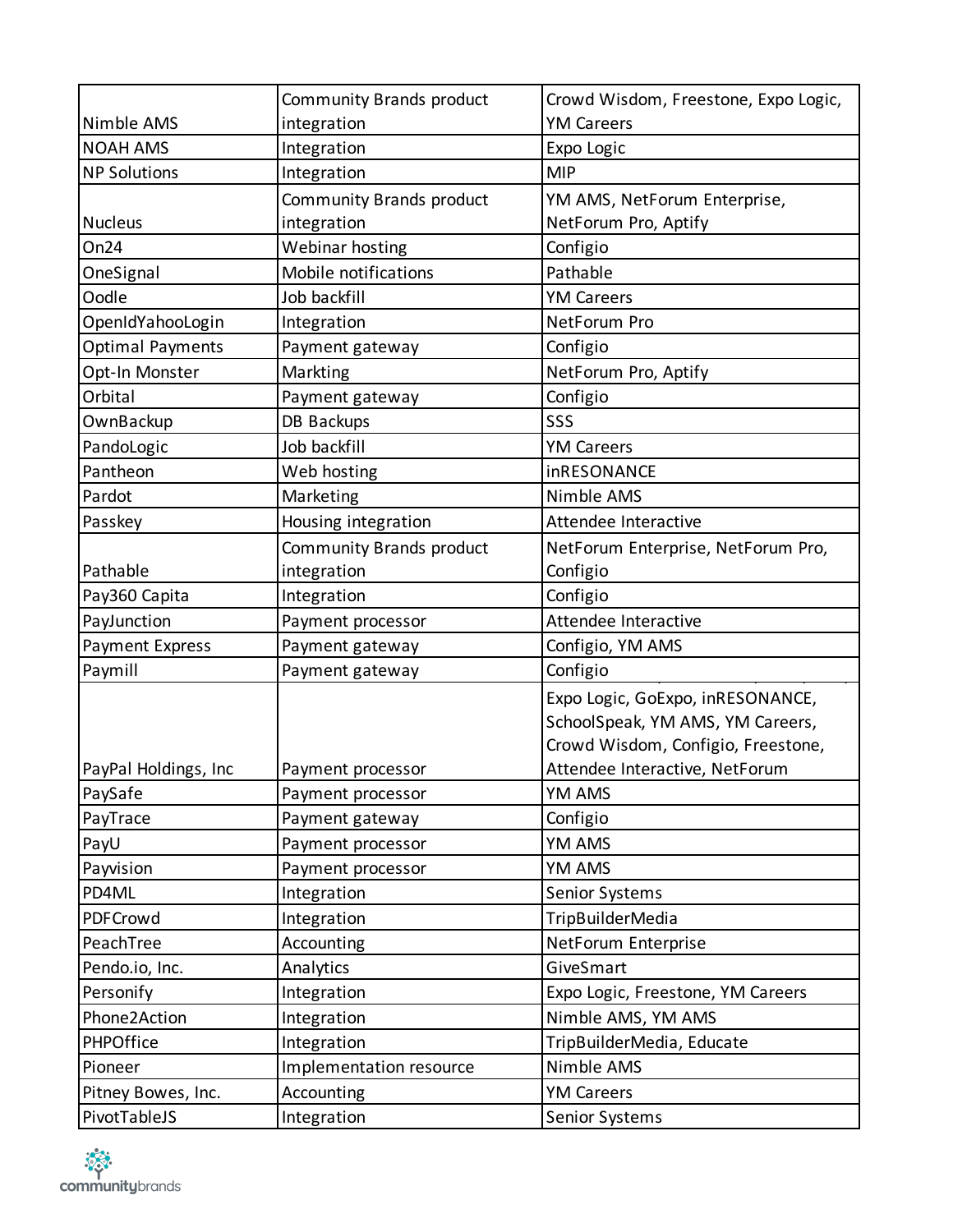| Platinum                | Accounting                                              | NetForum Enterprise                   |
|-------------------------|---------------------------------------------------------|---------------------------------------|
| PoDi                    | Integration                                             | Expo Logic                            |
| PowerBI Gateway         | Reporting                                               | NetForum Enterprise                   |
| <b>PRC Software</b>     | Managed cloud service                                   | Crowd Wisdom                          |
| ProctorU                | Integration                                             | Nimble AMS                            |
| ProFax                  | Fax                                                     | NetForum Enterprise                   |
| Prometheus              | Monitoring                                              | Crowd Wisdom                          |
| Prometric               | Integration                                             | NetForum Enterprise                   |
| ProTech                 | Integration                                             | Expo Logic, Freestone                 |
| PSAV (webges)           | Session & speaker integration                           | Attendee Interactive                  |
| PsiCapture              | Document scanning                                       | Ravenna                               |
| PubNub                  | Network                                                 | Freestone                             |
| Pure Chat               | Support                                                 | SchoolSpeak                           |
| <b>Qlik View</b>        | Analytics                                               | Millennium, FR50, AFO                 |
| <b>Qualtrics Survey</b> | Survey                                                  | NetForum Enterprise                   |
| QuestionMark            | Integration                                             | Nimble AMS                            |
| Quickbooks              | Accounting                                              | ProSoft                               |
| Quickfire               | POS                                                     | NetForum Enterprise                   |
| QuickMobile             | Event management                                        | YM AMS                                |
| Rackspace               | Infrastructure hosting                                  | Wisdom                                |
|                         | Community Brands product                                |                                       |
| Radius                  | integration                                             | SSS, TADS                             |
|                         | Community Brands product                                |                                       |
| Ravenna Admit           | integration                                             | SSS                                   |
| Real Magnet             | Marketing                                               | Aptify                                |
| Realex                  | Payment processor                                       | YM AMS                                |
| Network (RECN)          | Integration                                             | NetForum Pro                          |
| (Indeed)                | Job backfill                                            | <b>YM Careers</b>                     |
| Recruitology            | Job backfill                                            | <b>YM Careers</b>                     |
| RedHat                  | Web hosting                                             | <b>Senior Systems</b>                 |
| Redis Labs              | <b>SMTP</b>                                             | Pathable                              |
| Redmine                 | Project management                                      | Core-Apps, GoExpo                     |
|                         | Reed (Nova / Atlas / CSI) Session & speaker integration | Attendee Interactive                  |
| RegOnline               | Integration                                             | Expo Logic                            |
| Renaissance             | Integration                                             | SchoolSpeak                           |
| ReviewMyAMS             | Advertising                                             | Aptify                                |
| RightFax                | Fax                                                     | NetForum Enterprise                   |
| <b>RMBS</b>             | Reporting                                               | <b>MIP</b>                            |
| Rustici Software        | Learning management                                     | Aptify                                |
| SAG                     | Integration                                             | Expo Logic                            |
|                         |                                                         | Enterprise, Ravenna, SSS, Nimble AMS, |
| Sage Intacct, Inc.      | Accounting                                              | NetForum Pro                          |

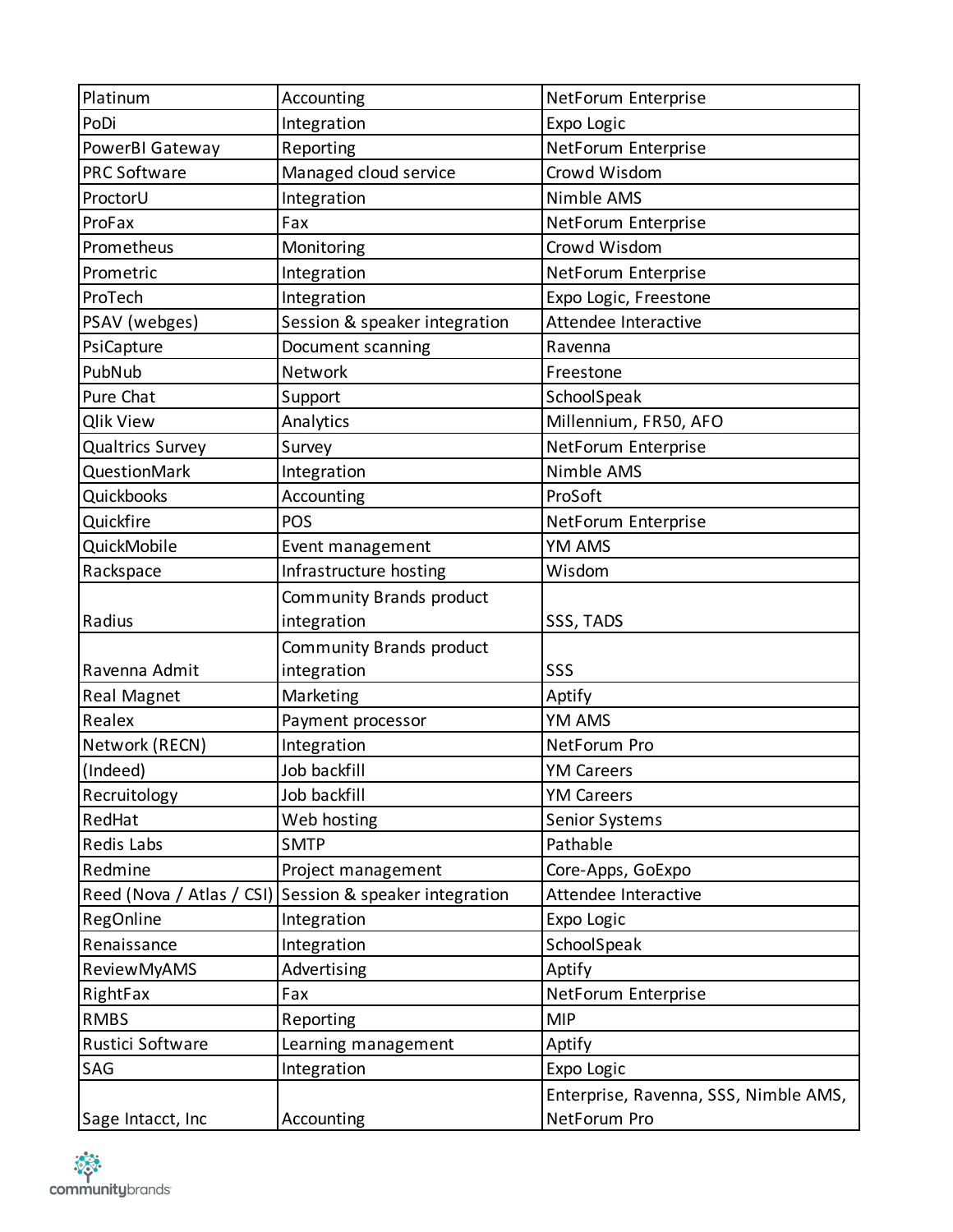|                             | Community Brands product   |                                       |
|-----------------------------|----------------------------|---------------------------------------|
| Sage MIP                    | integration                | Nimble AMS                            |
|                             |                            | Mind, Educate, Expo Logic, GoExpo,    |
|                             |                            | SchoolSpeak, TADS, YM AMS, Nimble     |
|                             | Customer relationship      | AMS, SSS, GiveSmart, YM Careers,      |
| Salesforce                  | management                 | NetForum Enterprise, NetForum Pro,    |
| Salesloft                   | Prospect management        | NetForum Pro, Aptify                  |
|                             |                            | inRESONANCE, Freestone, NetForum      |
| SAML                        | SSO integration            | Enterprise, NetForum Pro, Aptify      |
| ScaleHub                    | Integration                | SSS                                   |
|                             | <b>Educational content</b> |                                       |
| <b>SCCM</b>                 | participation/activity     | Attendee Interactive                  |
| Sched                       | Integration                | Core-Apps                             |
|                             | Community Brands product   |                                       |
| Schoolyard                  | integration                | <b>inRESONANCE</b>                    |
| Scorm Cloud                 | LMS integration            | Configio                              |
| Secure Net                  | Payment gateway            | Configio                              |
|                             |                            | Configio, inRESONANCE, Nimble AMS,    |
| SendGrid                    | Email                      | SSS, Pathable, MobileCause            |
|                             | Community Brands product   |                                       |
| Senior Systems              | integration                | Ravenna                               |
| Sentry (Logs)               | Logging                    | Crowd Wisdom                          |
| Service Target              | Integration                | Ravenna, TADS                         |
| Shepard                     | Integration                | GoExpo                                |
| <b>SINCH</b>                | <b>SMS</b>                 | MobileCause                           |
| <b>Sitefinity CMS</b>       | Content management         | Aptify                                |
| <b>Six Payment Services</b> | Payment gateway            | Configio                              |
| <b>SKUID</b>                | Salesforce integration     | SSS                                   |
| <b>Slack Technologies</b>   | Messaging                  | Pathable                              |
| SmartData                   | Reporting                  | Diamond Mind                          |
| SmartSheet                  | Project management         | Nimble AMS, Senior Systems, Gravitate |
| SmokeSignal                 | SSO integration            | NetForum Enterprise                   |
| SolarWinds (Loggly)         | Logging                    | Pathable                              |
| Solomon                     | Accounting                 | NetForum Enterprise                   |
| Limited                     | Integration                | <b>Senior Systems</b>                 |
| Spreedly                    | Payment processor          | NetForum Pro, Freestone               |
| <b>SSRS Reports</b>         | Reporting                  | NetForum Enterprise, Aptify           |
|                             |                            | Ravenna, YM AMS, inRESONANCE,         |
| <b>Stackify</b>             | Logging                    | TADS, Senior Systems, Diamond Mind    |
| <b>Stripe</b>               | Payment gateway            | Configio, Core-Apps, Expo Logic       |
|                             |                            | Freestone, YM Careers, Gravitate,     |
| <b>Survey Monkey</b>        | Survey                     | NetForum Enterprise, NetForum Pro,    |

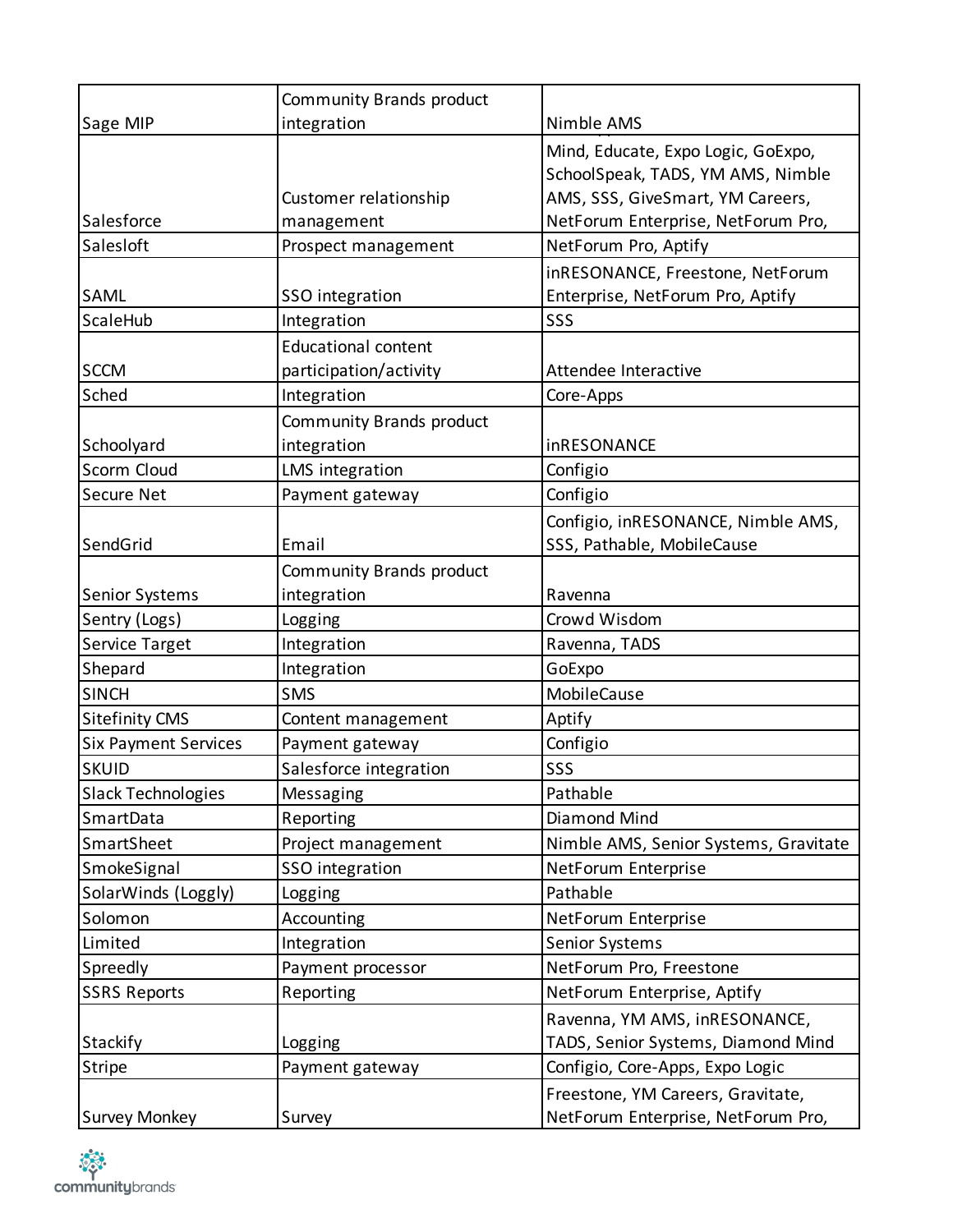| Swiftium                    | Session scanning integration    | Attendee Interactive              |
|-----------------------------|---------------------------------|-----------------------------------|
| Swoogo                      | Integration                     | Expo Logic                        |
| Tableau                     | <b>Business intelligence</b>    | NetForum Enterprise               |
|                             | Community Brands product        |                                   |
| <b>TADS</b>                 | integration                     | Educate, SchoolSpeak, SSS         |
| Talent Inc.                 | Job backfill                    | <b>YM Careers</b>                 |
| Talroo                      | Job backfill                    | <b>YM Careers</b>                 |
| <b>TargetProcess</b>        | Tracking                        | Pathable                          |
|                             |                                 | Ravenna, Senior Systems, TADS,    |
| Teamwork                    | Project management              | Attendee Interactive              |
| Terracotta                  | Data management                 | Crowd Wisdom                      |
| Tizra                       | ePublishing                     | NetForum Enterprise               |
| Toast                       | Integration                     | <b>TripBuilderMedia</b>           |
| <b>TokenEx</b>              | Payment gateway                 | Configio                          |
| TouchNet                    | Payment processor               | Attendee Interactive              |
| Touchpoint                  | Prospect management             | NetForum Enterprise               |
| <b>TransFirst</b>           | Payment gateway                 | Configio                          |
| Transit                     | Shipping                        | NetForum Enterprise               |
| Trello                      | Support                         | Senior Systems                    |
| TrialSmith                  | Integration                     | Expo Logic                        |
|                             | Community Brands product        | Configio, Expo Logic, NetForum    |
| TripBuilderMedia            | integration                     | Enterprise                        |
| <b>Trust Commerce</b>       | Payment processor               | Attendee Interactive              |
|                             | Community Brands product        |                                   |
| <b>TuitionPay</b>           | integration                     | Diamond Mind                      |
|                             |                                 | inRESONANCE, Configio, Freestone, |
| Twilio Inc.                 | <b>SMS</b>                      | GiveSmart, Aptify, Pathable       |
|                             | Job backfill, Schoolyard blog   | YM Careers, inRESONANCE, NetForum |
| Twitter                     | sharing, marketing              | Enterprise, NetForum Pro, Aptify  |
| TyloSoft                    | Integration                     | MIP, NPT                          |
| Urban                       | Integration                     | Expo Logic                        |
| <b>USAePay</b>              | Payment gateway                 | Configio                          |
| Validity, Inc. (BriteVerify |                                 |                                   |
| & PeopleImport)             | Email verification              | <b>YM Careers</b>                 |
| Vanco                       | Payment processor               | SchoolSpeak                       |
|                             |                                 | inRESONANCE, Diamond Mind,        |
| Vantiv                      | Payment processor               | NetForum Enterprise               |
| <b>VEC</b>                  | Integration                     | Configio                          |
|                             | Virtual event platform -        |                                   |
| <b>VEP</b>                  | registration, session & speaker | Attendee Interactive              |
| Veracross                   | Integration                     | Ravenna                           |
| Vertex                      | Tax                             | NetForum Enterprise               |